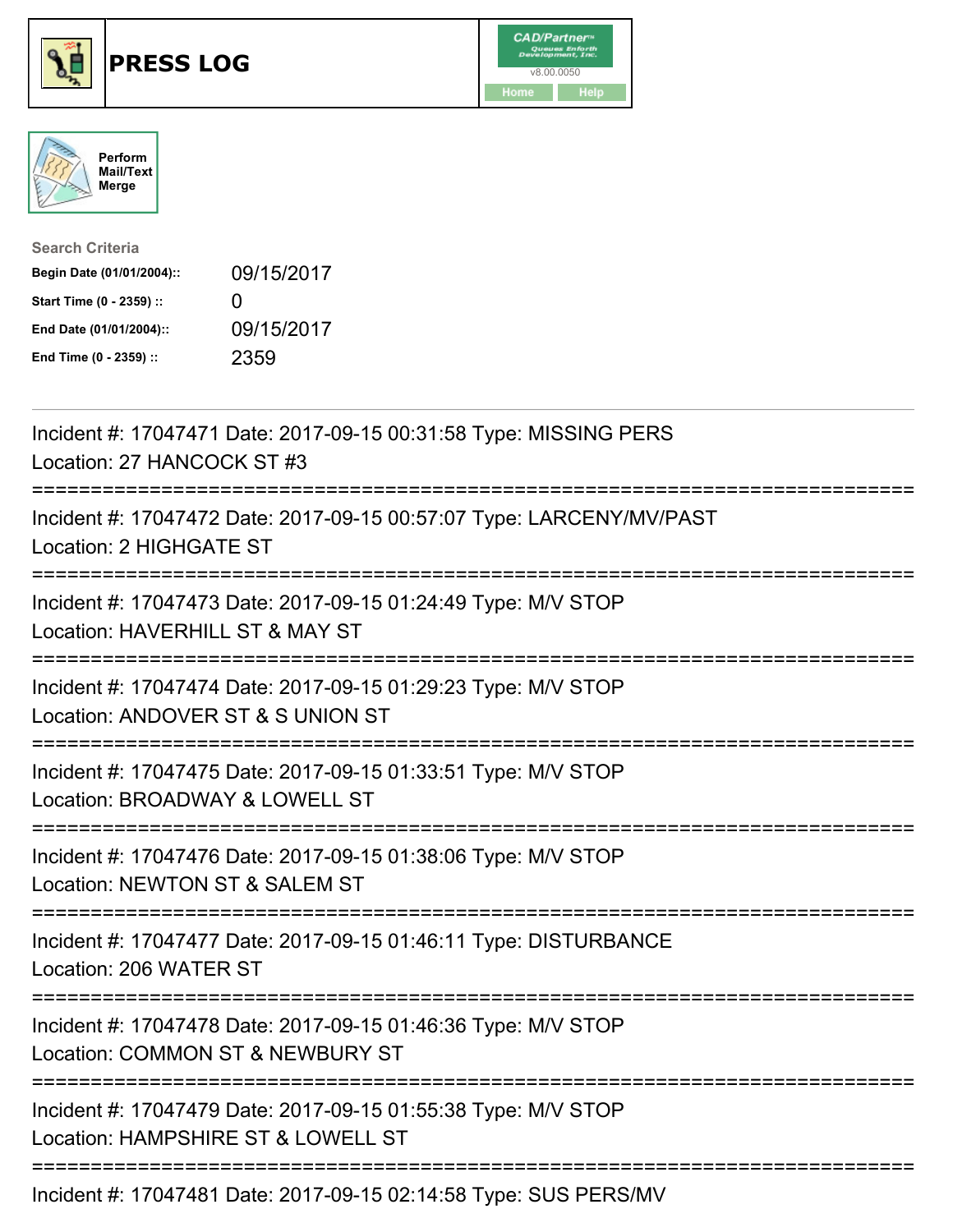| Location: MASON ST & WATER ST<br>====================                                                                           |
|---------------------------------------------------------------------------------------------------------------------------------|
| Incident #: 17047480 Date: 2017-09-15 02:18:27 Type: DOMESTIC/PROG<br>Location: 110 THOREAU WAY                                 |
| Incident #: 17047482 Date: 2017-09-15 02:31:36 Type: M/V STOP<br>Location: BROADWAY & HAVERHILL ST                              |
| Incident #: 17047483 Date: 2017-09-15 02:33:38 Type: M/V STOP<br>Location: ALDER ST & LAWRENCE ST                               |
| Incident #: 17047484 Date: 2017-09-15 02:41:23 Type: M/V STOP<br>Location: ANDOVER ST & NEWTON ST                               |
| Incident #: 17047485 Date: 2017-09-15 02:49:17 Type: MAN DOWN<br>Location: INMAN ST & S BROADWAY<br>--------------------------- |
| Incident #: 17047486 Date: 2017-09-15 03:09:04 Type: M/V STOP<br>Location: BRUCE ST & PARK ST                                   |
| Incident #: 17047487 Date: 2017-09-15 03:28:38 Type: M/V STOP<br>Location: HAVERHILL ST & HILLSIDE AV                           |
| Incident #: 17047488 Date: 2017-09-15 03:34:06 Type: M/V STOP<br>Location: AMES ST & RIVERSIDE DR                               |
| Incident #: 17047489 Date: 2017-09-15 03:35:25 Type: FIGHT<br>Location: 611 LOWELL ST                                           |
| Incident #: 17047490 Date: 2017-09-15 03:37:57 Type: M/V STOP<br>Location: CANAL ST & UNION ST                                  |
| Incident #: 17047491 Date: 2017-09-15 03:57:39 Type: BUILDING CHK<br>Location: BOLES FUNERAL HOME / 183 JACKSON ST              |
| Incident #: 17047492 Date: 2017-09-15 04:03:10 Type: UNKNOWN PROB<br>Location: WOODMILL / 800 ESSEX ST                          |
| Incident #: 17047493 Date: 2017-09-15 04:13:44 Type: TOW OF M/V<br>Location: 38 BRADFORD ST                                     |
| Incident #: 17047494 Date: 2017-09-15 04:27:51 Type: NOISE ORD                                                                  |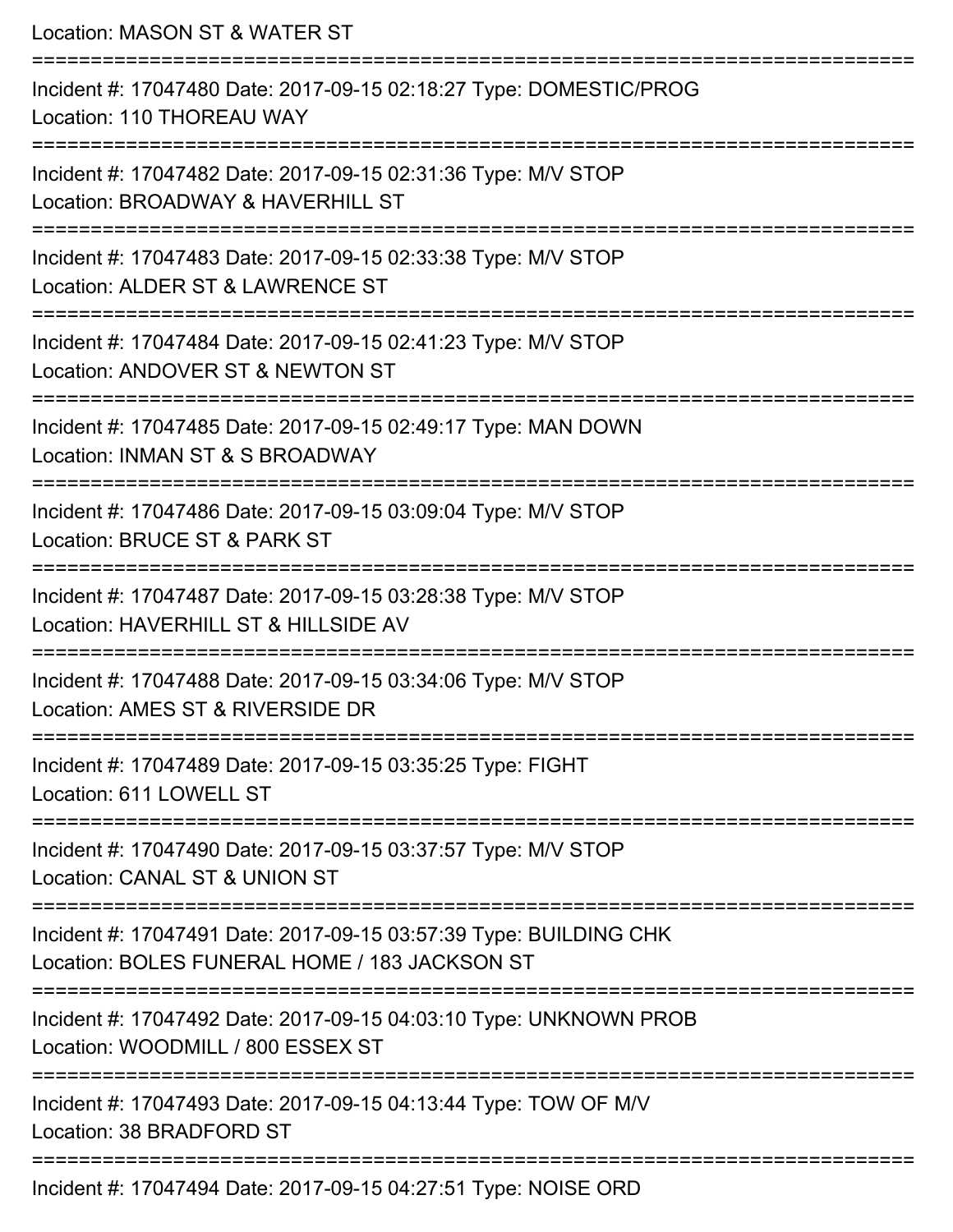| Incident #: 17047495 Date: 2017-09-15 04:48:43 Type: SEX OFF. PAST<br>Location: 169 HAVERHILL ST          |
|-----------------------------------------------------------------------------------------------------------|
| Incident #: 17047496 Date: 2017-09-15 04:52:29 Type: SEX OFF PROG<br>Location: 649 ESSEX ST #8-4          |
| Incident #: 17047497 Date: 2017-09-15 05:07:23 Type: DISTURBANCE<br>Location: 12 AMHERST ST               |
| Incident #: 17047498 Date: 2017-09-15 05:20:36 Type: M/V STOP<br>Location: BLANCHARD ST & SALEM ST        |
| Incident #: 17047499 Date: 2017-09-15 05:46:01 Type: UNKNOWN PROB<br>Location: AMESBURY ST & COMMON ST    |
| Incident #: 17047500 Date: 2017-09-15 06:21:00 Type: M/V STOP<br>Location: HAMPSHIRE ST & LOWELL ST       |
| Incident #: 17047501 Date: 2017-09-15 06:29:01 Type: MISSING PERS<br>Location: 14 SAVOIE AV               |
| Incident #: 17047502 Date: 2017-09-15 06:33:45 Type: TOW/REPOSSED<br>Location: 450 LOWELL ST              |
| Incident #: 17047503 Date: 2017-09-15 06:41:42 Type: AUTO ACC/NO PI<br>Location: BOXFORD ST & WINTHROP AV |
| Incident #: 17047504 Date: 2017-09-15 06:58:51 Type: PARK & WALK<br>Location: BROADWAY & HAVERHILL ST     |
| Incident #: 17047505 Date: 2017-09-15 07:21:29 Type: AUTO ACC/NO PI<br>Location: 86 OSGOOD ST             |
| Incident #: 17047506 Date: 2017-09-15 07:49:57 Type: UNATENEDCHILD<br>Location: OAKSIDE AV                |
| Incident #: 17047508 Date: 2017-09-15 07:53:05 Type: MV/BLOCKING<br>Location: 218 PROSPECT ST             |
| Incident #: 17047507 Date: 2017-09-15 07:53:36 Type: PARK & WALK                                          |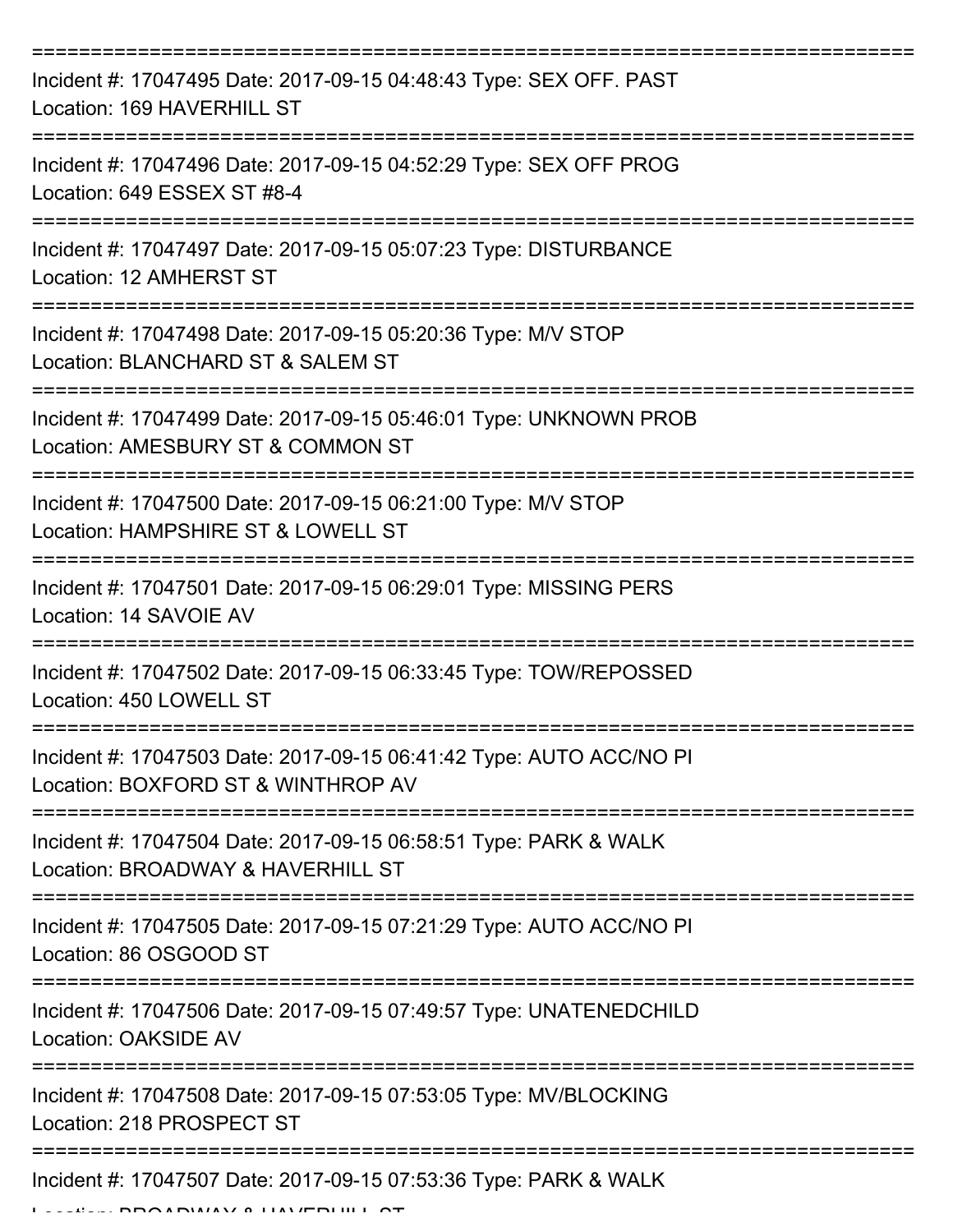| Incident #: 17047509 Date: 2017-09-15 08:20:59 Type: UNWANTEDGUEST<br>Location: DUNKIN DONUTS / 61 S UNION ST            |
|--------------------------------------------------------------------------------------------------------------------------|
| Incident #: 17047510 Date: 2017-09-15 09:12:40 Type: LARCENY/PAST<br>Location: 2 HIGHGATE ST                             |
| Incident #: 17047511 Date: 2017-09-15 09:13:36 Type: NEIGHBOR PROB<br>Location: 15 NELSON ST #1                          |
| Incident #: 17047522 Date: 2017-09-15 09:22:06 Type: LARCENY/PAST<br>Location: 431 COMMON ST                             |
| Incident #: 17047512 Date: 2017-09-15 09:41:41 Type: KEEP PEACE<br>Location: 179R JACKSON ST                             |
| Incident #: 17047513 Date: 2017-09-15 09:45:25 Type: MISSING PERS<br>Location: 151 S UNION ST                            |
| Incident #: 17047514 Date: 2017-09-15 09:59:04 Type: DRUG VIO<br>Location: 87 BAILEY ST                                  |
| Incident #: 17047515 Date: 2017-09-15 10:01:06 Type: WOMAN DOWN<br>Location: ESSEX ST & UNION ST                         |
| Incident #: 17047516 Date: 2017-09-15 10:01:53 Type: WIRE DOWN<br>Location: 7 EASTSIDE ST                                |
| Incident #: 17047518 Date: 2017-09-15 10:08:37 Type: GENERAL SERV<br>Location: WENDELL ST & WEST ST                      |
| Incident #: 17047517 Date: 2017-09-15 10:09:21 Type: 209A/SERVE<br>Location: 296 AMES ST                                 |
| Incident #: 17047519 Date: 2017-09-15 10:12:49 Type: ALARM/BURG<br>Location: RESD; BRENDA FROST / 9 SUMMER ST #S703 FL 7 |
| Incident #: 17047521 Date: 2017-09-15 10:15:26 Type: LIC PLATE STO<br>Location: T&S CLUB / 416 PARK ST                   |
| Incident #: 17047520 Date: 2017-09-15 10:15:45 Type: 209A/SERVE                                                          |

Location: 18 HALLENAN AV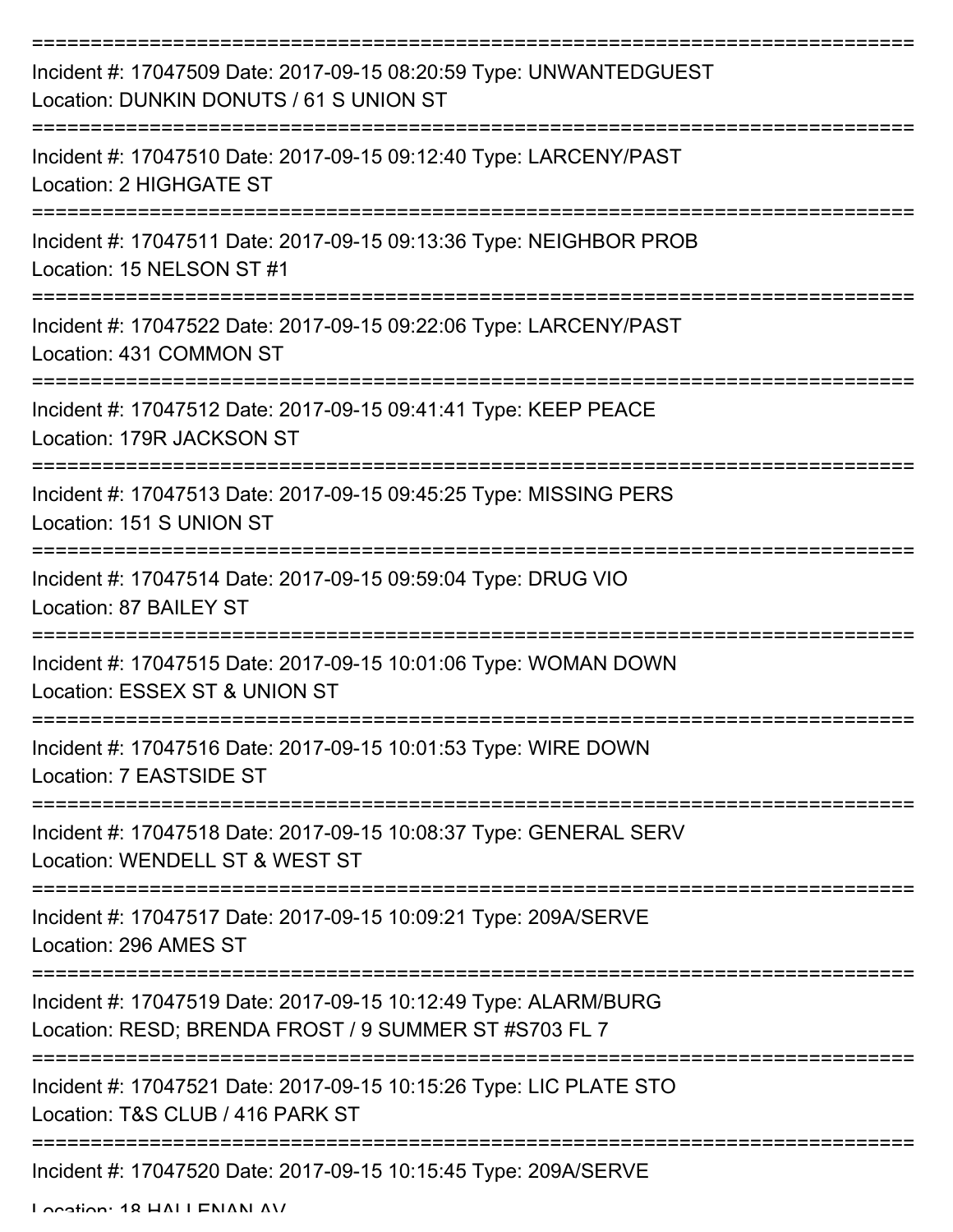| Incident #: 17047523 Date: 2017-09-15 10:27:16 Type: COURT DOC SERVE<br>Location: 47 MAY ST            |
|--------------------------------------------------------------------------------------------------------|
| Incident #: 17047524 Date: 2017-09-15 10:28:46 Type: M/V STOP<br>Location: ESSEX ST & JACKSON ST       |
| Incident #: 17047525 Date: 2017-09-15 10:30:59 Type: 209A/SERVE<br>Location: 12 BEDFORD ST             |
| Incident #: 17047526 Date: 2017-09-15 10:37:36 Type: M/V STOP<br>Location: BROADWAY & WHITMAN ST       |
| Incident #: 17047527 Date: 2017-09-15 10:43:34 Type: 209A/SERVE<br>Location: 6 ALDEN CT                |
| Incident #: 17047529 Date: 2017-09-15 10:45:57 Type: VIO CITY ORD<br>Location: 57 FRONT ST             |
| Incident #: 17047528 Date: 2017-09-15 10:47:24 Type: M/V STOP<br>Location: CANAL ST & UNION ST         |
| Incident #: 17047530 Date: 2017-09-15 10:47:31 Type: M/V STOP<br>Location: APPLETON ST & ESSEX ST      |
| Incident #: 17047531 Date: 2017-09-15 10:49:53 Type: NOTIFICATION<br>Location: LOFT 130 / 600 BROADWAY |
| Incident #: 17047532 Date: 2017-09-15 10:53:32 Type: COURT DOC SERVE<br>Location: 4 BROADWAY CT        |
| Incident #: 17047533 Date: 2017-09-15 10:53:41 Type: INVESTIGATION<br>Location: BROOK ST & UNION ST    |
| Incident #: 17047534 Date: 2017-09-15 10:54:24 Type: MEDIC SUPPORT<br>Location: 15 UNION ST            |
| Incident #: 17047535 Date: 2017-09-15 10:59:39 Type: ALARM/BURG<br>Location: 54 ANDOVER ST FL 2        |
| Incident #: 17047536 Date: 2017-09-15 11:00:56 Type: SUS PERS/MV<br>Location: HAVERHILL ST & IRENE ST  |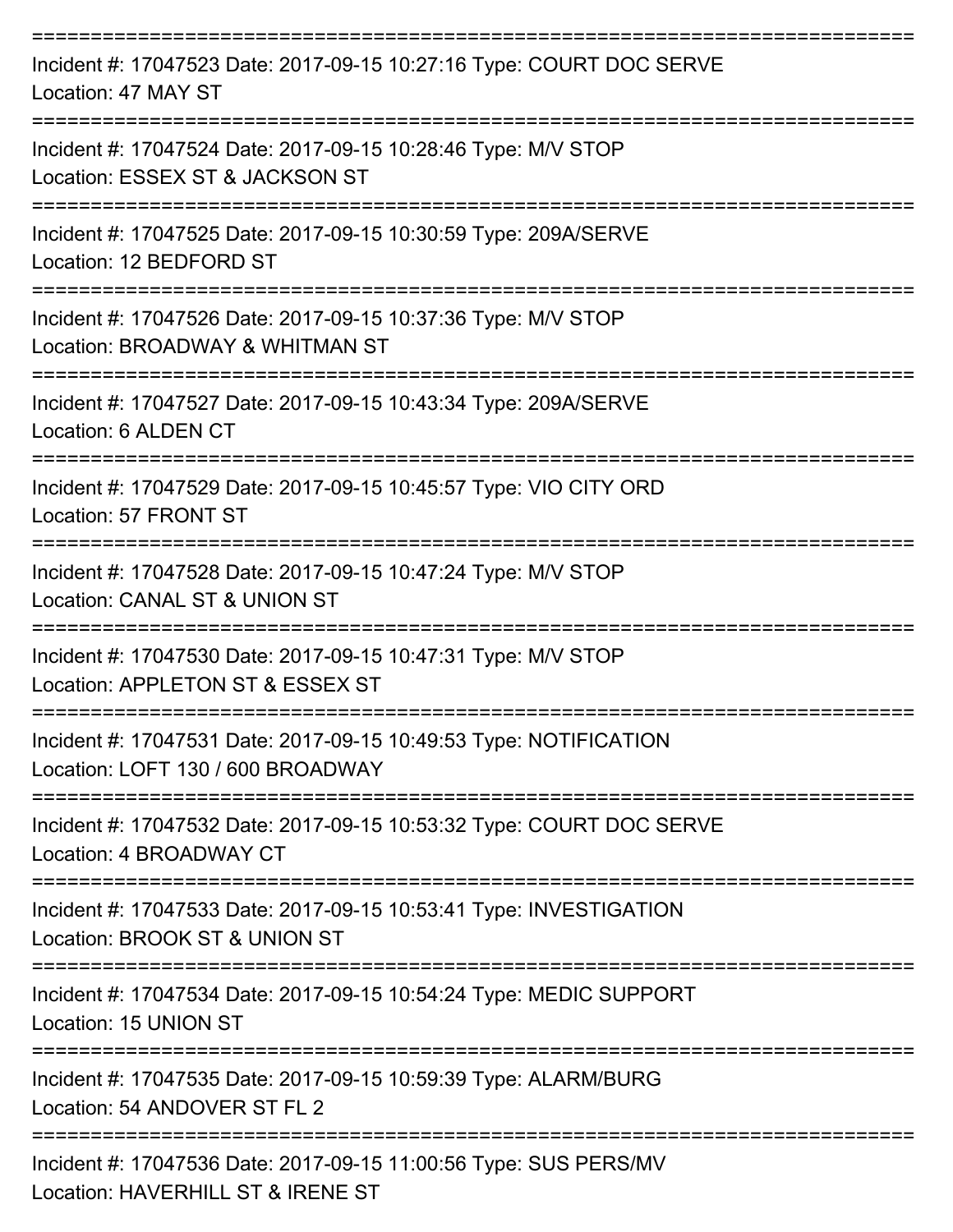| Incident #: 17047537 Date: 2017-09-15 11:04:40 Type: 209A/SERVE<br>Location: 86 KNOX ST                                |
|------------------------------------------------------------------------------------------------------------------------|
| Incident #: 17047538 Date: 2017-09-15 11:13:27 Type: COURT DOC SERVE<br>Location: 2 CANTON ST                          |
| Incident #: 17047539 Date: 2017-09-15 11:22:39 Type: AUTO ACC/NO PI<br>Location: MASON ST & WATER ST                   |
| Incident #: 17047540 Date: 2017-09-15 11:24:43 Type: COURT DOC SERVE<br>Location: 41 SUMMER ST                         |
| Incident #: 17047541 Date: 2017-09-15 11:42:00 Type: CK WELL BEING<br>Location: 8 DIAMOND ST #7 FL 1                   |
| Incident #: 17047542 Date: 2017-09-15 11:45:32 Type: MEDIC SUPPORT<br>Location: 133 BAILEY ST                          |
| Incident #: 17047543 Date: 2017-09-15 11:46:33 Type: MEDIC SUPPORT<br>Location: MCDONALDS / 50 BROADWAY                |
| Incident #: 17047544 Date: 2017-09-15 11:52:53 Type: CK WELL BEING<br>Location: 248 BROADWAY #203                      |
| Incident #: 17047545 Date: 2017-09-15 11:57:11 Type: DRUG VIO<br>Location: TRIPOLI BAKERY INC / 106 COMMON ST          |
| Incident #: 17047546 Date: 2017-09-15 12:06:17 Type: WARRANT SERVE<br>Location: 90 AMES ST                             |
| Incident #: 17047547 Date: 2017-09-15 12:10:29 Type: TOW/REPOSSED<br>Location: 1086 ESSEX ST                           |
| Incident #: 17047550 Date: 2017-09-15 12:12:10 Type: FRAUD<br>Location: 59 HAVERHILL ST #1                             |
| Incident #: 17047548 Date: 2017-09-15 12:15:19 Type: MEDIC SUPPORT<br>Location: 133 BAILEY ST                          |
| Incident #: 17047549 Date: 2017-09-15 12:19:30 Type: VIO CITY ORD<br>Location: BROADWAY PLAZA INSURANCE / 310 BROADWAY |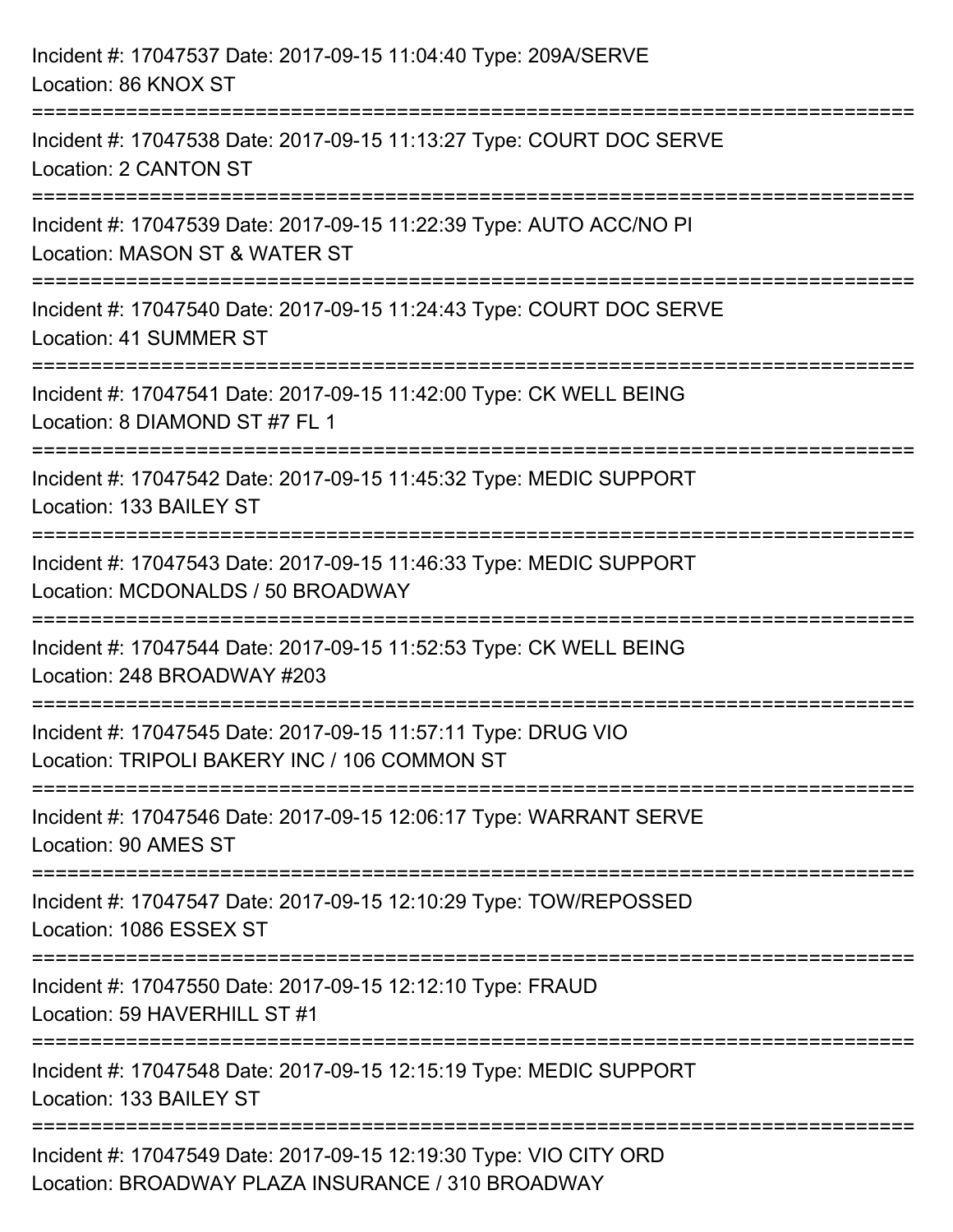| Incident #: 17047551 Date: 2017-09-15 12:28:21 Type: M/V STOP<br>Location: ESSEX ST & HAMPSHIRE ST<br>:====================  |
|------------------------------------------------------------------------------------------------------------------------------|
| Incident #: 17047552 Date: 2017-09-15 12:31:42 Type: M/V STOP<br>Location: BROADWAY & CONCORD ST                             |
| Incident #: 17047555 Date: 2017-09-15 12:32:23 Type: FRAUD<br>Location: 15 UNION ST                                          |
| Incident #: 17047553 Date: 2017-09-15 12:33:56 Type: ALARM/BURG<br>Location: RESD; JOE GOULEE 9789753781 / 54 WOODLAND ST    |
| Incident #: 17047554 Date: 2017-09-15 12:36:21 Type: 209A/SERVE<br>Location: 58 OSGOOD ST<br>=============================== |
| Incident #: 17047556 Date: 2017-09-15 12:40:09 Type: NOISE ORD<br>Location: 135 HANCOCK ST                                   |
| Incident #: 17047557 Date: 2017-09-15 12:52:33 Type: SHOPLIFTING<br>Location: GO 1 DOLLAR / 73 WINTHROP AV                   |
| Incident #: 17047558 Date: 2017-09-15 12:55:15 Type: AUTO ACC/PI<br>Location: TOW / WEST ST & BROADWAY AV                    |
| Incident #: 17047559 Date: 2017-09-15 13:22:23 Type: SUS PERS/MV<br>Location: 147 S UNION ST                                 |
| Incident #: 17047560 Date: 2017-09-15 13:24:52 Type: INVESTIGATION<br>Location: LAWRENCE DISTRICT COURT / 2 APPLETON ST #ST  |
| Incident #: 17047561 Date: 2017-09-15 13:45:39 Type: TOW OF M/V<br>Location: 13 AUBURN ST                                    |
| Incident #: 17047562 Date: 2017-09-15 13:52:35 Type: M/V STOP<br>Location: 70 WINTHROP AV                                    |
| Incident #: 17047563 Date: 2017-09-15 13:53:59 Type: FIGHT<br>Location: LEONARD SCHOOL / 60 ALLEN ST                         |
| Incident #: 17047564 Date: 2017-09-15 13:55:09 Type: HIT & RUN M/V<br>Location: TOW / ESSEX ST & MARGIN ST                   |

===========================================================================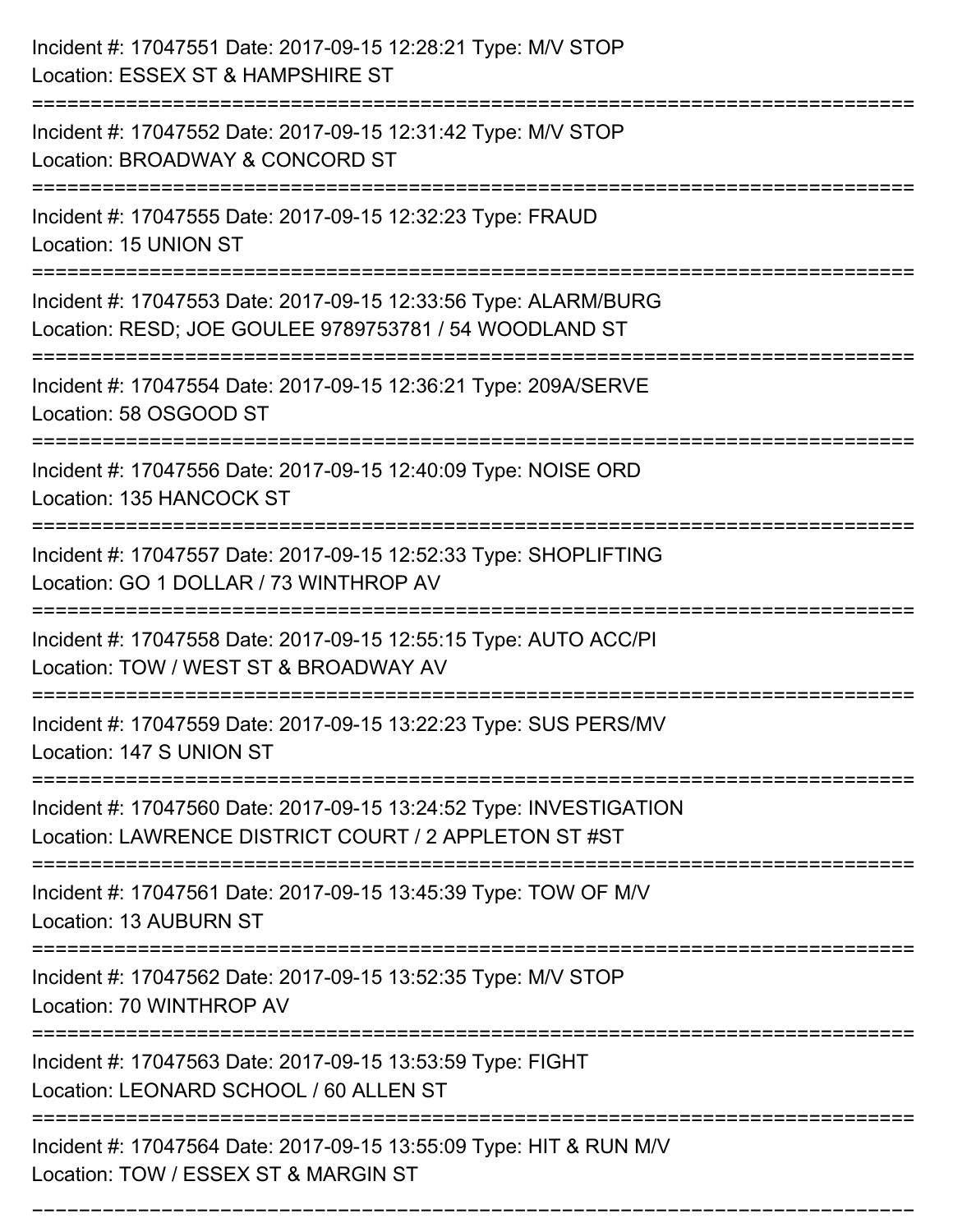| ==========================<br>============================= | Incident #: 17047565 Date: 2017-09-15 14:10:10 Type: MAN DOWN<br><b>Location: CHESTNUT ST</b>                     |
|-------------------------------------------------------------|-------------------------------------------------------------------------------------------------------------------|
|                                                             | Incident #: 17047566 Date: 2017-09-15 14:34:39 Type: DRUG OVERDOSE<br>Location: LOAN USA / 92 BROADWAY            |
|                                                             | Incident #: 17047567 Date: 2017-09-15 14:38:51 Type: TOW OF M/V<br>Location: DUCK BRIDGE / 0 ISLAND ST            |
|                                                             | Incident #: 17047569 Date: 2017-09-15 14:42:59 Type: LOST PROPERTY<br>Location: 14 SAVOIE AV                      |
|                                                             | Incident #: 17047568 Date: 2017-09-15 14:50:02 Type: DISTURBANCE<br>Location: 50 CAMBRIDGE ST                     |
|                                                             | Incident #: 17047570 Date: 2017-09-15 14:57:35 Type: ALARM/BURG<br>Location: METRO CREDIT UNION / 215 S BROADWAY  |
|                                                             | Incident #: 17047571 Date: 2017-09-15 14:58:33 Type: M/V STOP<br>Location: 20 MARSTON ST                          |
|                                                             | Incident #: 17047574 Date: 2017-09-15 15:00:49 Type: STOL/MV/PAS<br>Location: 38 HAVERHILL ST                     |
|                                                             | Incident #: 17047572 Date: 2017-09-15 15:06:16 Type: 209A/VIOLATION<br>Location: WEATHERBEE SCHOOL / 75 NEWTON ST |
|                                                             | Incident #: 17047573 Date: 2017-09-15 15:10:57 Type: DISTURBANCE<br>Location: 36 SPRINGFIELD ST                   |
|                                                             | Incident #: 17047575 Date: 2017-09-15 15:24:30 Type: WARRANT SERVE<br>Location: 359 HAVERHILL ST #2A              |
|                                                             | Incident #: 17047576 Date: 2017-09-15 15:30:03 Type: M/V STOP<br>Location: ESSEX ST & HAMPSHIRE ST                |
|                                                             | Incident #: 17047577 Date: 2017-09-15 15:33:35 Type: M/V STOP<br>Location: BROADWAY & COMMON ST                   |
|                                                             | Incident #: 17047578 Date: 2017-09-15 15:46:30 Type: ANIMAL COMPL<br>Location: 19 CLARKE ST                       |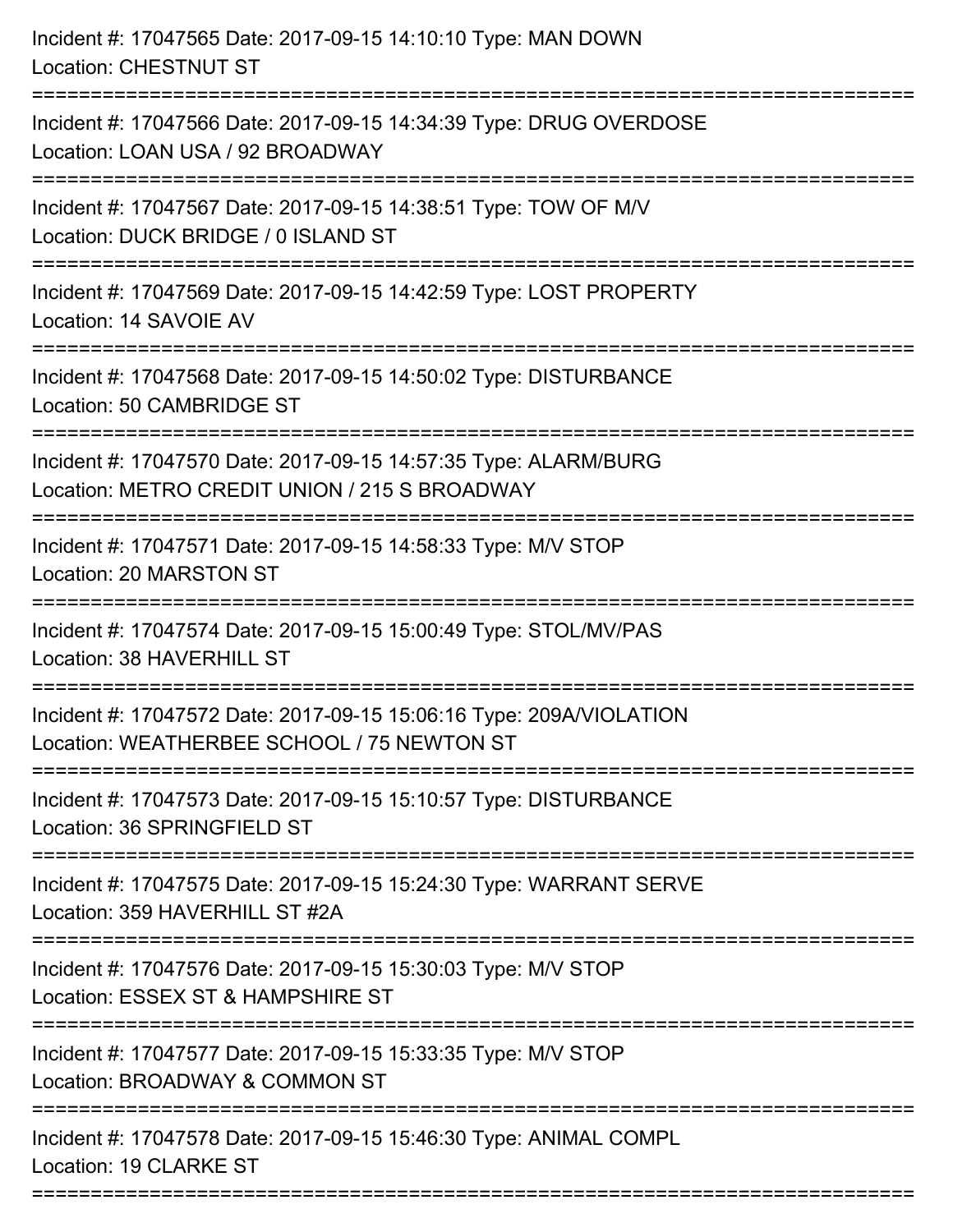| Location: COMMONWEALTH MOTORS / 1 COMMONWEALTH DR                                                                                    |
|--------------------------------------------------------------------------------------------------------------------------------------|
| Incident #: 17047581 Date: 2017-09-15 16:03:31 Type: SEX OFFENDER<br>Location: 90 LOWELL ST                                          |
| Incident #: 17047580 Date: 2017-09-15 16:03:51 Type: AUTO ACC/NO PI<br><b>Location: WATER ST</b>                                     |
| Incident #: 17047582 Date: 2017-09-15 16:18:35 Type: AUTO ACC/NO PI<br>Location: BROADWAY & MANCHESTER ST<br>:====================== |
| Incident #: 17047584 Date: 2017-09-15 16:21:40 Type: CK WELL BEING<br>Location: BROADWAY & CANAL ST                                  |
| Incident #: 17047583 Date: 2017-09-15 16:25:10 Type: M/V STOP<br>Location: ARLINGTON ST & WILLOW ST                                  |
| Incident #: 17047585 Date: 2017-09-15 16:36:49 Type: AUTO ACC/NO PI<br>Location: 427 LOWELL ST                                       |
| Incident #: 17047586 Date: 2017-09-15 16:41:34 Type: DISABLED MV<br>Location: CENTRAL BRIDGE / 0 MERRIMACK ST                        |
| Incident #: 17047587 Date: 2017-09-15 16:54:09 Type: MISSING PERS<br>Location: 27 HANCOCK ST                                         |
| Incident #: 17047588 Date: 2017-09-15 17:39:39 Type: GENERAL SERV<br>Location: EXETER ST & WINTHROP AV                               |
| Incident #: 17047589 Date: 2017-09-15 17:41:20 Type: LOUD NOISE<br>Location: 25 W KENNETH ST                                         |
| Incident #: 17047591 Date: 2017-09-15 17:42:56 Type: DISTURBANCE<br>Location: 13 PATTON ST                                           |
| Incident #: 17047590 Date: 2017-09-15 17:43:46 Type: TRANSPORT<br>Location: 2 APPLETON ST                                            |
| Incident #: 17047592 Date: 2017-09-15 17:55:25 Type: AUTO ACC/UNK PI<br>Location: ALLSTON ST & MARSTON ST                            |
|                                                                                                                                      |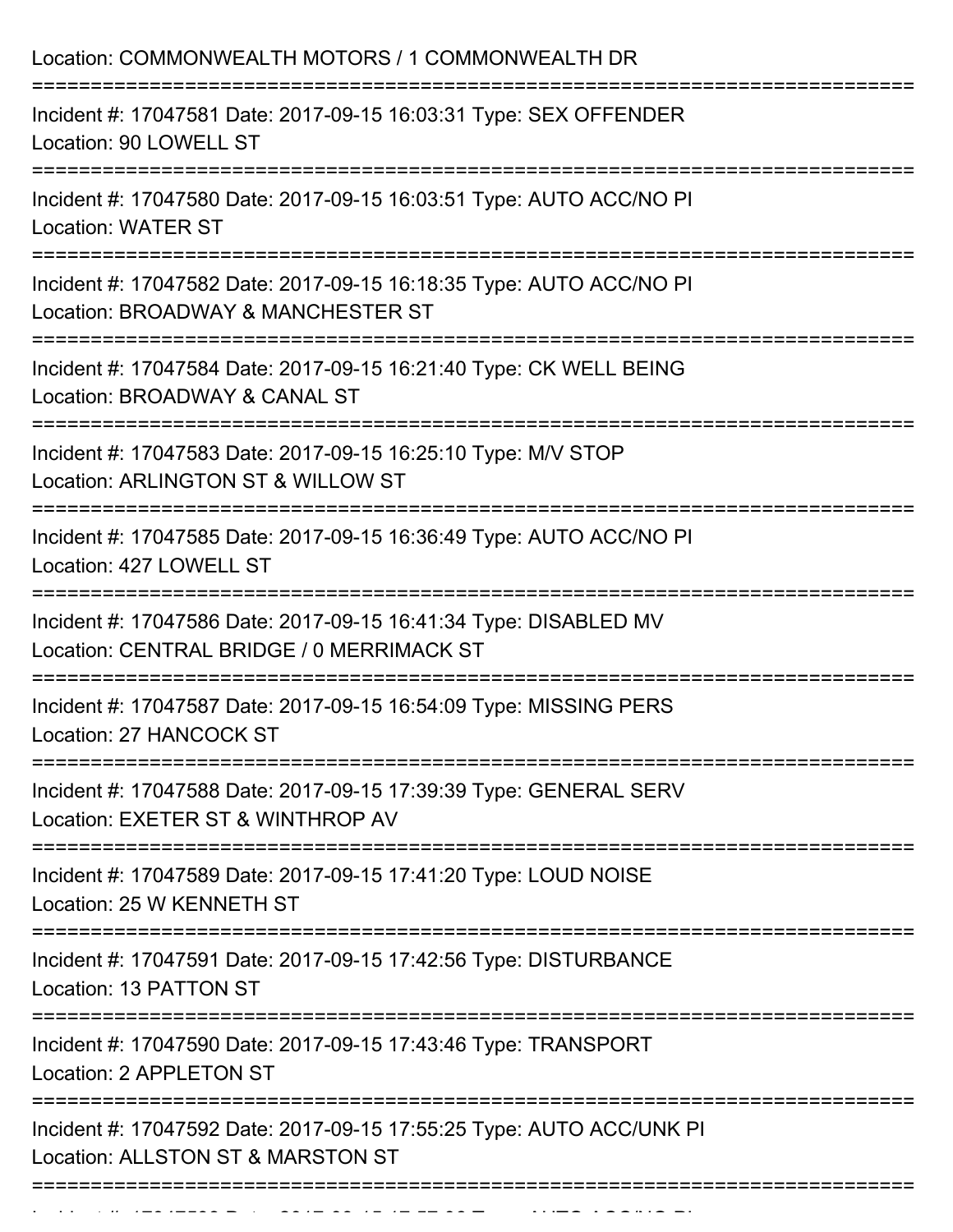Location: ALLSTON ST & MARSTON ST

| Incident #: 17047594 Date: 2017-09-15 18:05:20 Type: B&E/MV/PAST<br>Location: 272 E HAVERHILL ST #7                            |
|--------------------------------------------------------------------------------------------------------------------------------|
| Incident #: 17047595 Date: 2017-09-15 18:07:55 Type: KEEP PEACE<br>Location: WALK IN / 112 STEARNS AV FL 3                     |
| Incident #: 17047596 Date: 2017-09-15 18:10:59 Type: SHOPLIFTING<br>Location: MARKET BASKET / 700 ESSEX ST                     |
| Incident #: 17047597 Date: 2017-09-15 18:20:49 Type: M/V STOP<br>Location: CHICKERING ST & CUTLER ST                           |
| Incident #: 17047598 Date: 2017-09-15 18:23:20 Type: GENERAL SERV<br>Location: 439 S UNION ST                                  |
| Incident #: 17047599 Date: 2017-09-15 18:28:15 Type: M/V STOP<br>Location: COMMON ST & JACKSON ST                              |
| Incident #: 17047600 Date: 2017-09-15 18:31:21 Type: THREATS<br>Location: 4 UNION ST #205                                      |
| Incident #: 17047601 Date: 2017-09-15 18:34:00 Type: M/V STOP<br>Location: 61 WINTHROP AV                                      |
| Incident #: 17047602 Date: 2017-09-15 18:35:36 Type: M/V STOP<br>Location: BUTLER ST & WARREN ST                               |
| Incident #: 17047603 Date: 2017-09-15 18:36:57 Type: M/V STOP<br>Location: AMESBURY ST & LOWELL ST                             |
| Incident #: 17047604 Date: 2017-09-15 18:39:06 Type: GENERAL SERV<br>Location: HAYDEN SCHOFIELD PARK / LAWRENCE ST & MYRTLE ST |
| Incident #: 17047605 Date: 2017-09-15 18:40:53 Type: GENERAL SERV<br>Location: S UNION ST & SOUTH ST                           |
| Incident #: 17047606 Date: 2017-09-15 18:43:58 Type: LOUD NOISE<br>Location: 853 ESSEX ST                                      |
|                                                                                                                                |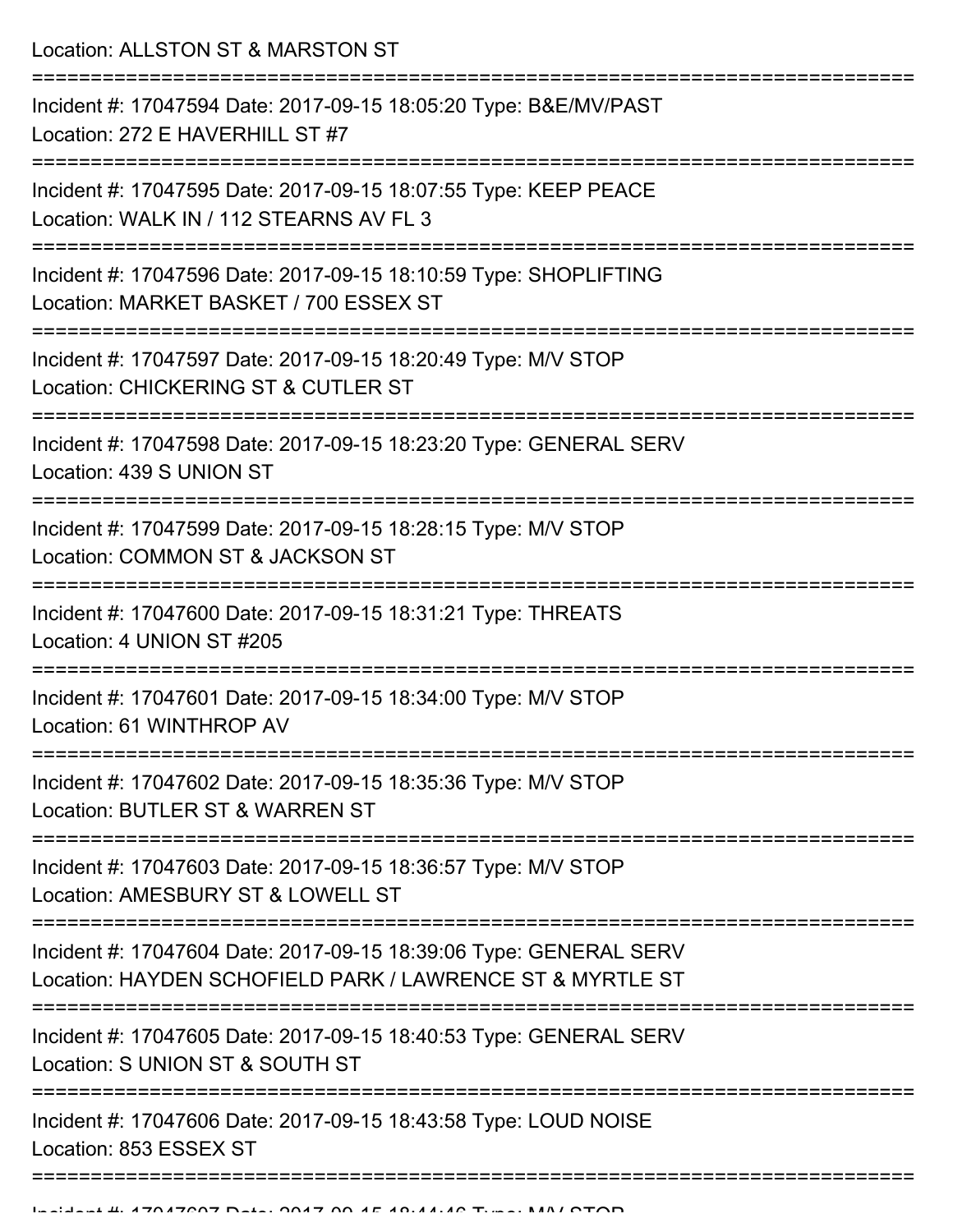Location: 8 S BROADWAY =========================================================================== Incident #: 17047608 Date: 2017-09-15 18:45:23 Type: 209A/SERVE Location: 495 HAMPSHIRE ST =========================================================================== Incident #: 17047609 Date: 2017-09-15 18:48:36 Type: M/V STOP Location: ANDOVER ST & BEACON ST =========================================================================== Incident #: 17047611 Date: 2017-09-15 18:52:16 Type: M/V STOP Location: 40 EXETER ST =========================================================================== Incident #: 17047610 Date: 2017-09-15 18:52:34 Type: M/V STOP Location: BEACON ST & MT VERNON ST =========================================================================== Incident #: 17047613 Date: 2017-09-15 18:53:38 Type: M/V STOP Location: PHILLIPS ST & WINTHROP AV =========================================================================== Incident #: 17047612 Date: 2017-09-15 18:54:05 Type: M/V STOP Location: 206 S BROADWAY =========================================================================== Incident #: 17047614 Date: 2017-09-15 19:06:40 Type: M/V STOP Location: 61 WINTHROP AV =========================================================================== Incident #: 17047615 Date: 2017-09-15 19:09:29 Type: M/V STOP Location: LENOX ST & S BROADWAY =========================================================================== Incident #: 17047616 Date: 2017-09-15 19:19:45 Type: M/V STOP Location: ANDOVER ST & BROOKFIELD ST =========================================================================== Incident #: 17047617 Date: 2017-09-15 19:24:53 Type: SEX OFF. PAST Location: 1 GENERAL ST =========================================================================== Incident #: 17047618 Date: 2017-09-15 19:26:11 Type: M/V STOP Location: F HAVERHILL ST & FERRY ST =========================================================================== Incident #: 17047619 Date: 2017-09-15 19:31:02 Type: M/V STOP Location: 196 LAWRENCE ST =========================================================================== Incident #: 17047620 Date: 2017-09-15 19:34:14 Type: M/V STOP Location: 8 LOGAN ST ===========================================================================

Incident #: 17047621 Date: 2017-09-15 19:37:46 Type: M/V STOP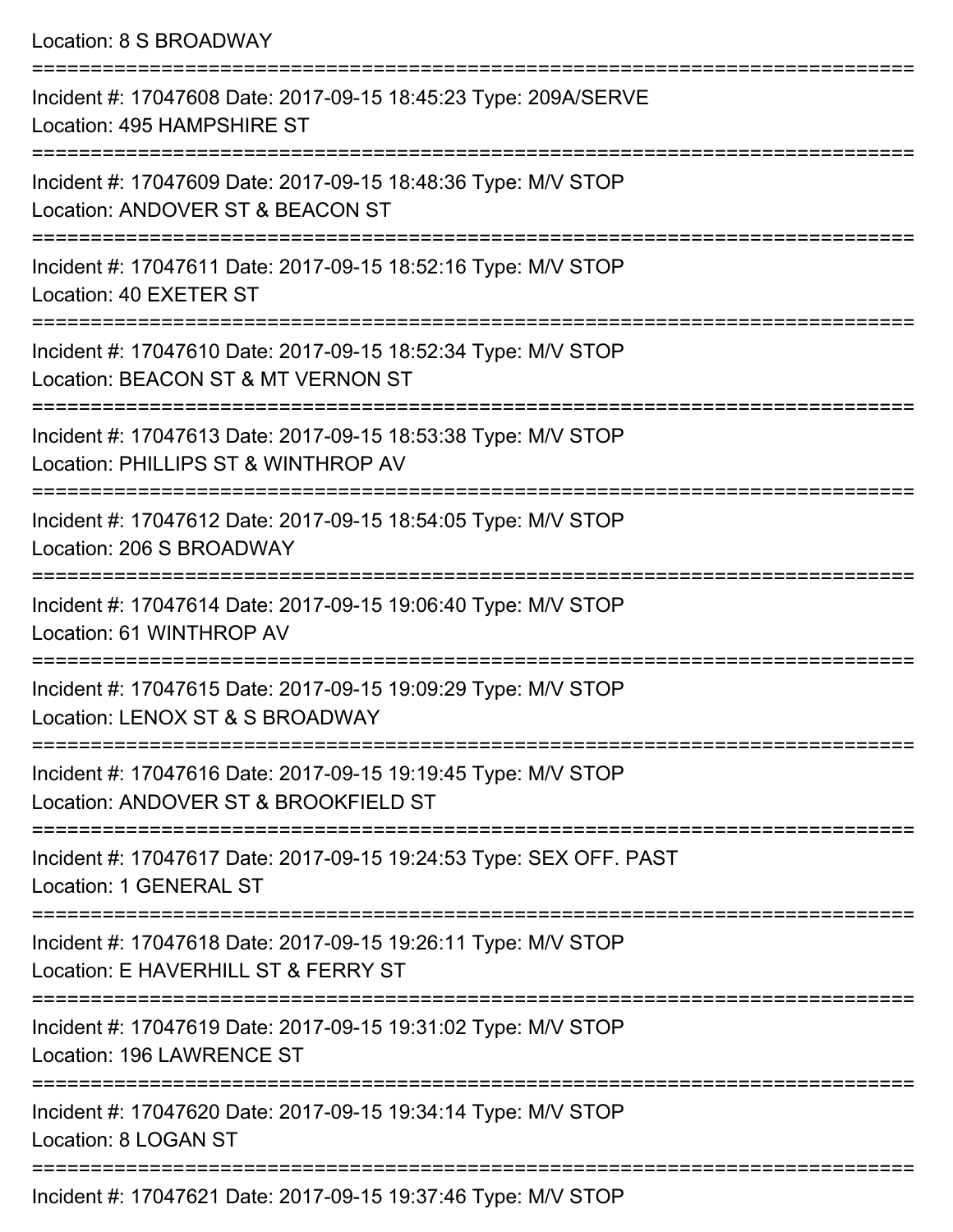| Incident #: 17047623 Date: 2017-09-15 19:39:04 Type: M/V STOP<br>Location: BROADWAY & PARK ST                |
|--------------------------------------------------------------------------------------------------------------|
| Incident #: 17047624 Date: 2017-09-15 19:40:32 Type: M/V STOP<br>Location: GILBERT ST & S BROADWAY           |
| Incident #: 17047625 Date: 2017-09-15 19:47:20 Type: M/V STOP<br>Location: ARLINGTON ST & BROADWAY           |
| Incident #: 17047626 Date: 2017-09-15 19:53:19 Type: M/V STOP<br>Location: 381 ESSEX ST                      |
| Incident #: 17047627 Date: 2017-09-15 19:54:25 Type: MEDIC SUPPORT<br>Location: 5 ORCHARD ST                 |
| Incident #: 17047628 Date: 2017-09-15 20:09:38 Type: M/V STOP<br>Location: MANCHESTER ST & WEST ST           |
| Incident #: 17047629 Date: 2017-09-15 20:14:39 Type: M/V STOP<br>Location: MANCHESTER ST & WEST ST           |
| Incident #: 17047630 Date: 2017-09-15 20:17:38 Type: M/V STOP<br>Location: JEFFERSON ST & MT VERNON ST       |
| Incident #: 17047631 Date: 2017-09-15 20:18:30 Type: M/V STOP<br>Location: 145 OXFORD ST                     |
| Incident #: 17047632 Date: 2017-09-15 20:21:35 Type: INVESTIGATION<br>Location: 90 LOWELL ST                 |
| Incident #: 17047634 Date: 2017-09-15 20:22:07 Type: MV/BLOCKING<br>Location: 345 HAVERHILL ST               |
| Incident #: 17047633 Date: 2017-09-15 20:23:31 Type: UNWANTEDGUEST<br>Location: PRONTO PIZZA / 65 S UNION ST |
| Incident #: 17047635 Date: 2017-09-15 20:25:28 Type: ANIMAL COMPL<br>Location: 27 DORCHESTER ST              |
| Incident #: 17047636 Date: 2017-09-15 20:27:52 Type: SHOTS FIRED                                             |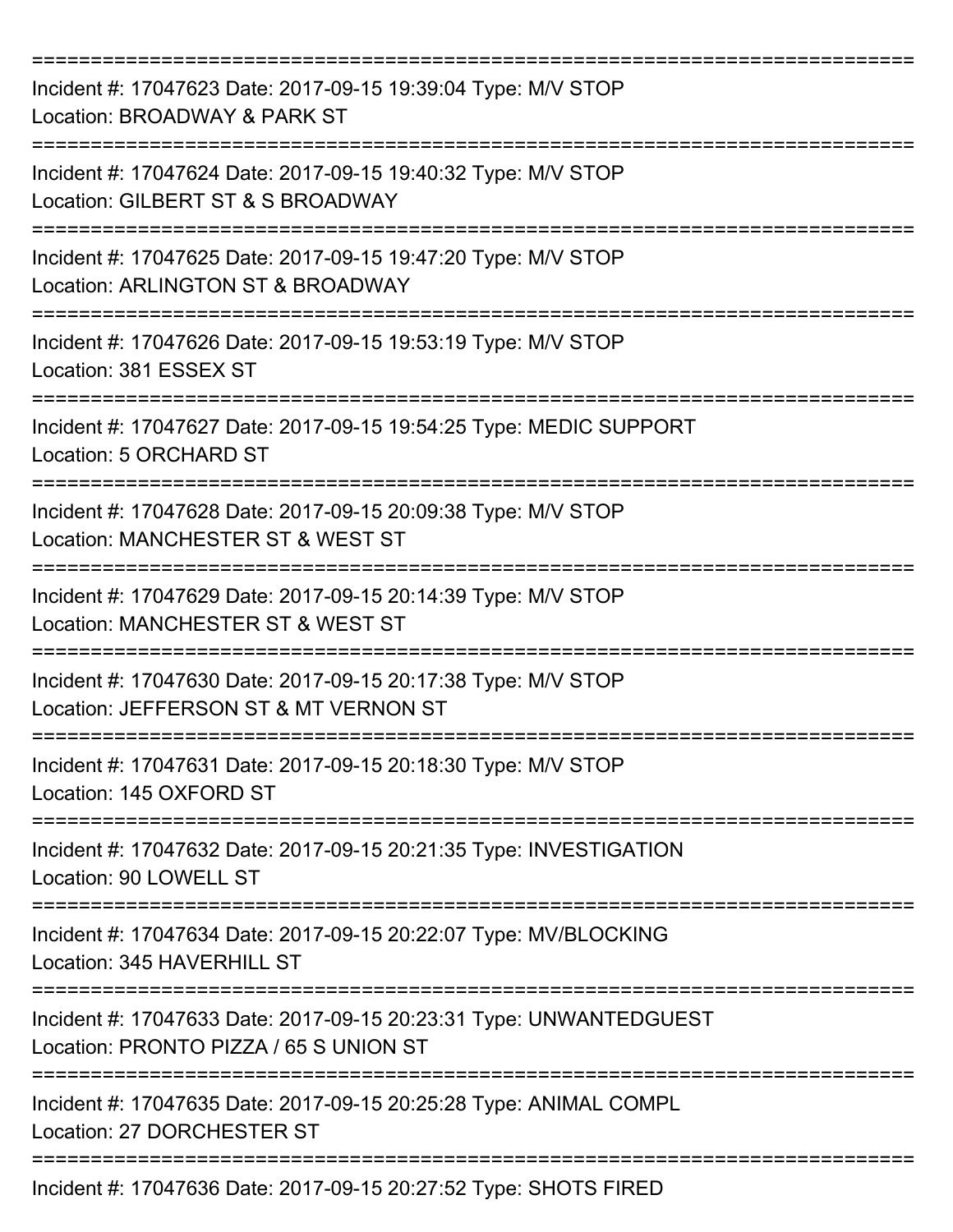| Incident #: 17047637 Date: 2017-09-15 20:39:48 Type: SUS PERS/MV<br>Location: 41 MORTON ST #A                                    |
|----------------------------------------------------------------------------------------------------------------------------------|
| Incident #: 17047638 Date: 2017-09-15 20:50:35 Type: M/V STOP<br>Location: ANDOVER ST & BEACON ST                                |
| Incident #: 17047639 Date: 2017-09-15 20:51:52 Type: THREATS<br>Location: 20 ATKINSON ST FL 1                                    |
| Incident #: 17047640 Date: 2017-09-15 20:55:53 Type: AUTO ACC/NO PI<br>Location: MAY ST & RAILROAD ST                            |
| Incident #: 17047641 Date: 2017-09-15 20:58:33 Type: M/V STOP<br>Location: CAMBRIDGE ST & S UNION ST<br>======================== |
| Incident #: 17047642 Date: 2017-09-15 21:04:26 Type: M/V STOP<br>Location: FALLS BRIDGE / null                                   |
| Incident #: 17047643 Date: 2017-09-15 21:05:44 Type: ASSSIT OTHER PD<br>Location: 10 BICKNELL TER                                |
| Incident #: 17047644 Date: 2017-09-15 21:21:17 Type: M/V STOP<br>Location: ADAMS ST & BEACON ST                                  |
| Incident #: 17047645 Date: 2017-09-15 21:25:51 Type: M/V STOP<br><b>Location: BARKER ST</b>                                      |
| Incident #: 17047646 Date: 2017-09-15 21:26:25 Type: M/V STOP<br>Location: ANDOVER ST & COOLIDGE ST                              |
| Incident #: 17047647 Date: 2017-09-15 21:31:37 Type: DOMESTIC/PROG<br>Location: 28 ALDER ST FL 3                                 |
| Incident #: 17047648 Date: 2017-09-15 21:35:10 Type: NOISE ORD<br>Location: 214 ABBOTT ST                                        |
| Incident #: 17047649 Date: 2017-09-15 21:39:04 Type: M/V STOP<br>Location: 205 BROADWAY                                          |
| Incident #: 17047650 Date: 2017-09-15 21:41:02 Type: MV/BLOCKING                                                                 |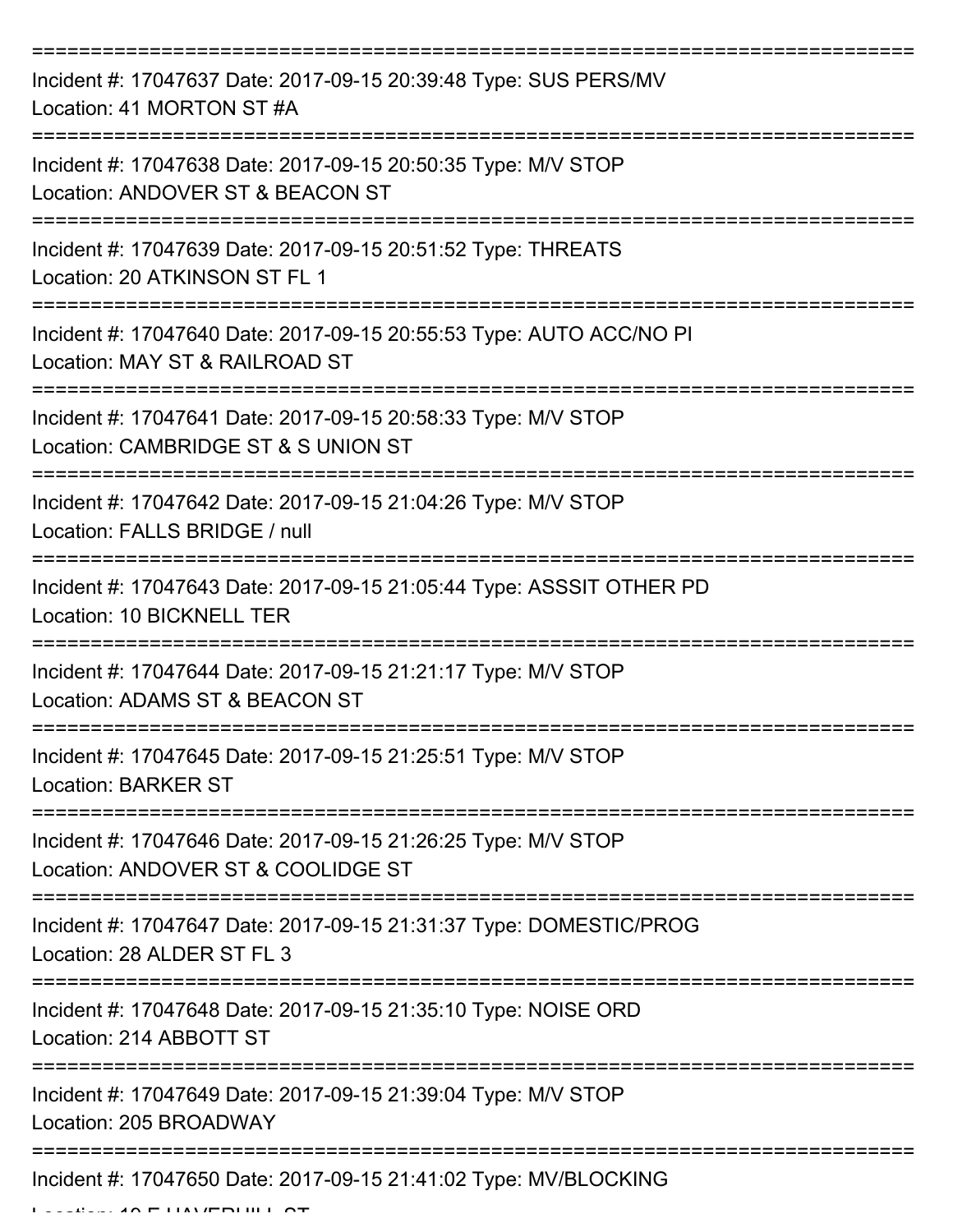| Incident #: 17047651 Date: 2017-09-15 21:51:03 Type: M/V STOP<br>Location: MERRIMACK ST & S UNION ST |
|------------------------------------------------------------------------------------------------------|
| Incident #: 17047652 Date: 2017-09-15 21:53:06 Type: M/V STOP<br>Location: HAMPSHIRE & FRANKLIN      |
| Incident #: 17047653 Date: 2017-09-15 22:06:05 Type: M/V STOP<br>Location: ANDOVER ST & BEACON ST    |
| Incident #: 17047654 Date: 2017-09-15 22:15:21 Type: M/V STOP<br><b>Location: MT VERNON CIR</b>      |
| Incident #: 17047655 Date: 2017-09-15 22:17:41 Type: M/V STOP<br>Location: 30 BOWDOIN ST             |
| Incident #: 17047657 Date: 2017-09-15 22:32:58 Type: NOTIFICATION<br>Location: 12 SHORT ST           |
| Incident #: 17047656 Date: 2017-09-15 22:33:05 Type: M/V STOP<br>Location: 315 PROSPECT ST           |
| Incident #: 17047658 Date: 2017-09-15 22:36:12 Type: NOISE ORD<br>Location: 15 CROSBY ST FL 3        |
| Incident #: 17047659 Date: 2017-09-15 22:37:44 Type: MAN DOWN<br>Location: 459 HAVERHILL ST          |
| Incident #: 17047660 Date: 2017-09-15 22:45:09 Type: TOW OF M/V<br>Location: 245 JACKSON ST          |
| Incident #: 17047661 Date: 2017-09-15 22:50:49 Type: LOUD NOISE<br>Location: PARKER ST & SALEM ST    |
| Incident #: 17047662 Date: 2017-09-15 22:54:26 Type: COURT DOC SERVE<br>Location: 10 BICKNELL TER    |
| Incident #: 17047663 Date: 2017-09-15 23:03:09 Type: HIT & RUN M/V<br>Location: 65 BOWDOIN ST        |
| Incident #: 17047664 Date: 2017-09-15 23:04:29 Type: M/V STOP                                        |

Location: HAMPSHIPE ST & HAVERHILL ST